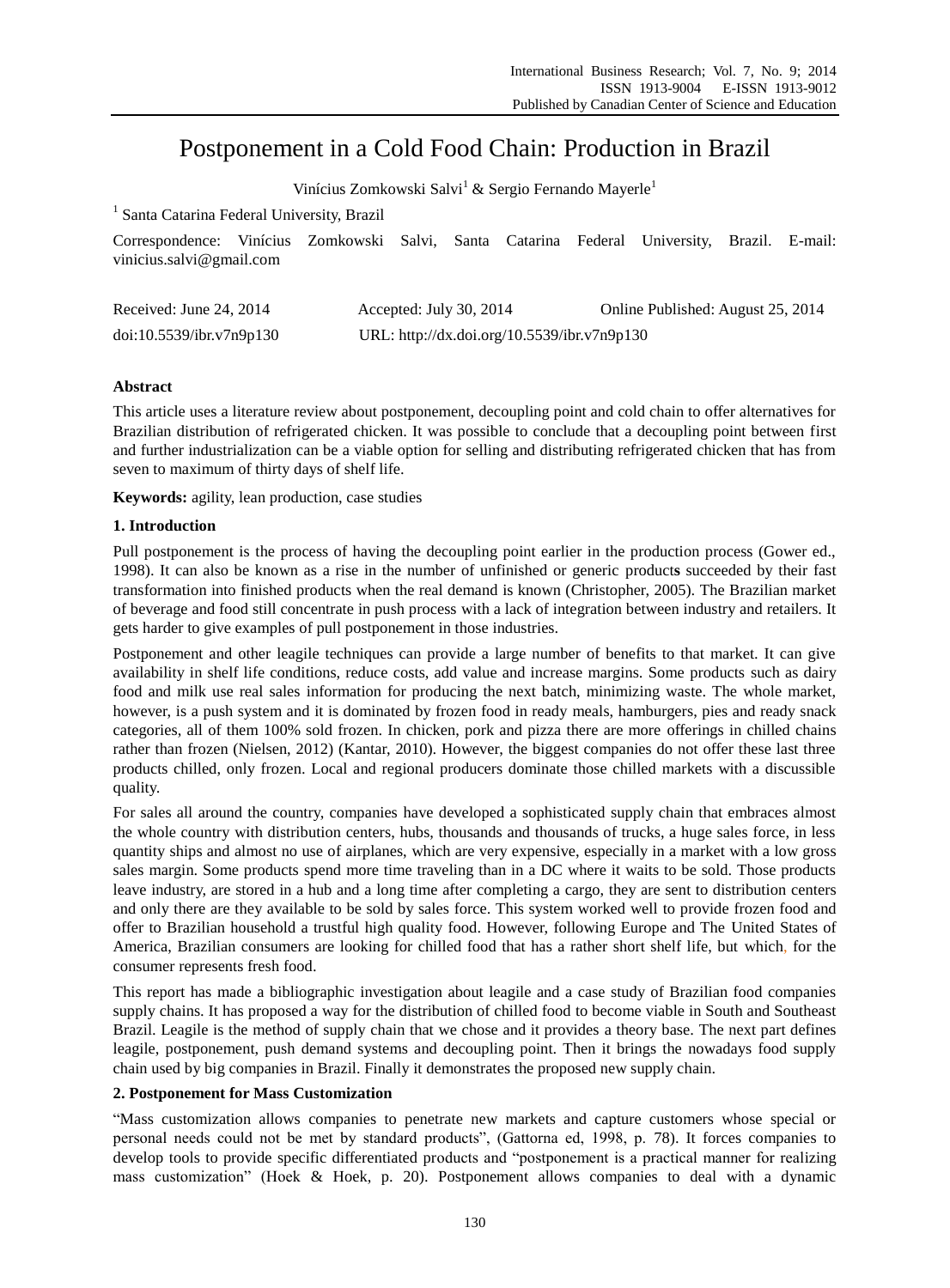environment caused by increasing pressure on costs such as logistics, inventory and manufacturing. It can also increase product availability and significantly lower inventory investments (Gattorna ed., 1998).

―Postponement refers to the process by which the commitment of a product to its final form or location is delayed for as long as possible", (Christopher, 2005, pp. 134). It means that a final product differentiation is delayed as far as possible until close to when demand for the product is known (Graman, 2010). For the delayed differentiation, as postponement is also known, "has been conceived as an effective way in both academia and industry to deal with the conflicts between product diversity and inventory cost savings" (Tang, 2011, p. 481).

Postponement includes "not only relocation of inventories but also the repositioning of several activities like labeling, packaging, assembly and manufacturing" (Brun & Zornini, 2009, p. 206). It is also a way to deal with product proliferation without generating large operating costs (Wong et al., 2011). "This is done by properly designing the product structure and the manufacturing and supply chain process, so as to delay the point in which the final customization of the product is to be configured" (Wong et al., 2011, p. 355). Those authors did a research considering the differentiation point of postponement a make to order point and not make to stock, the same definition we propose in our case study.

Reimann (2012) did a simulation of postponement related to accurate response. The possibility of using reactive capacity, which is one of the main determinants for accurate response, was used as a base to define the benefits of delayed product differentiation. In his conclusions he defended that it was interesting to use reactivity capacity for allowing being manufactured speculatively the general components in such a way that valuable reactive capacity can be used effectively to customize the final product according to the customer demand. His sensitive analysis suggested that the cost of general component and the level of reactive capacity have the strongest impact on the profitability of postponement, while the "level of demand uncertainty and the ratio between the cost of the general component and the cost of customizing this component seem to be of smaller importance" (Reimann 2012, p. 628).

There are at least three different postponements: logistics postponement, form postponement and pull postponement (Gattorna ed., 1998); or time postponement, place postponement and form postponement (Brun & Zornini, 2009). Pull postponement is a process of delaying the final transformation of a product as far as possible. Logistics postponement means to transfer final transformation to another place along the distribution chain. Finally, Form Postponement is the process of altering the design of product and process for postponing and becoming a flexible production. According to Wong et al (2011), some authors consider Logistics Postponement as a combination of both Time Postponement and Place Postponement. In this way, logistics postponement is combination of the first two (time and place).

Postponed manufacturing combines these three types; final processing and manufacturing activities are postponed until customer orders have been received (time postponement) and are performed from central operations in the international supply chain (place postponement), to include customer- and country-specific characteristics in the finished product (form postponement), frequently followed by direct delivery to retailers or customers. (Hoek, 1997, pp. 63–64).

There is an optimization of the use of postponement, and that is because at least two issues can block the viability of the delay differentiation of a product: first, the marginal benefit diminishes when more products are postponed; and second, the costs linked to postponement indicate that in some amounts their value overtake costs of a normal production with no postponement (Graman, 2010, p. 34). So, our case study considers the option of partial postponement.

Xu (2011, p. 75), studying whether it is better to produce 100% postponed or have a mix with some products being produced simultaneously, not postponing, proved that using hybrid postponement strategies (part postponed and part no postponed) for both products simultaneously "is not optimal if the benefit of postponing one product is higher than postponing the other product".

Finally, Yang, Burns and Backhouse (2004) gave us the reasons why postponement has become important in this current market: unpredictable environment, short product life cycles, high competitive markets, and it is "also favorable due to uncertainty about customer requirements and technical evolution during the development process" (p. 472).

## **3. Decoupling Point**

The CODP—customer order decoupling point—represents the moment where the product is differentiated for meeting final demand. It is a point in the value chain for a product where it is linked to a specific customer demand Olhager (2010). This point divides what is forecast-driven (upstream of CODP) from what is customer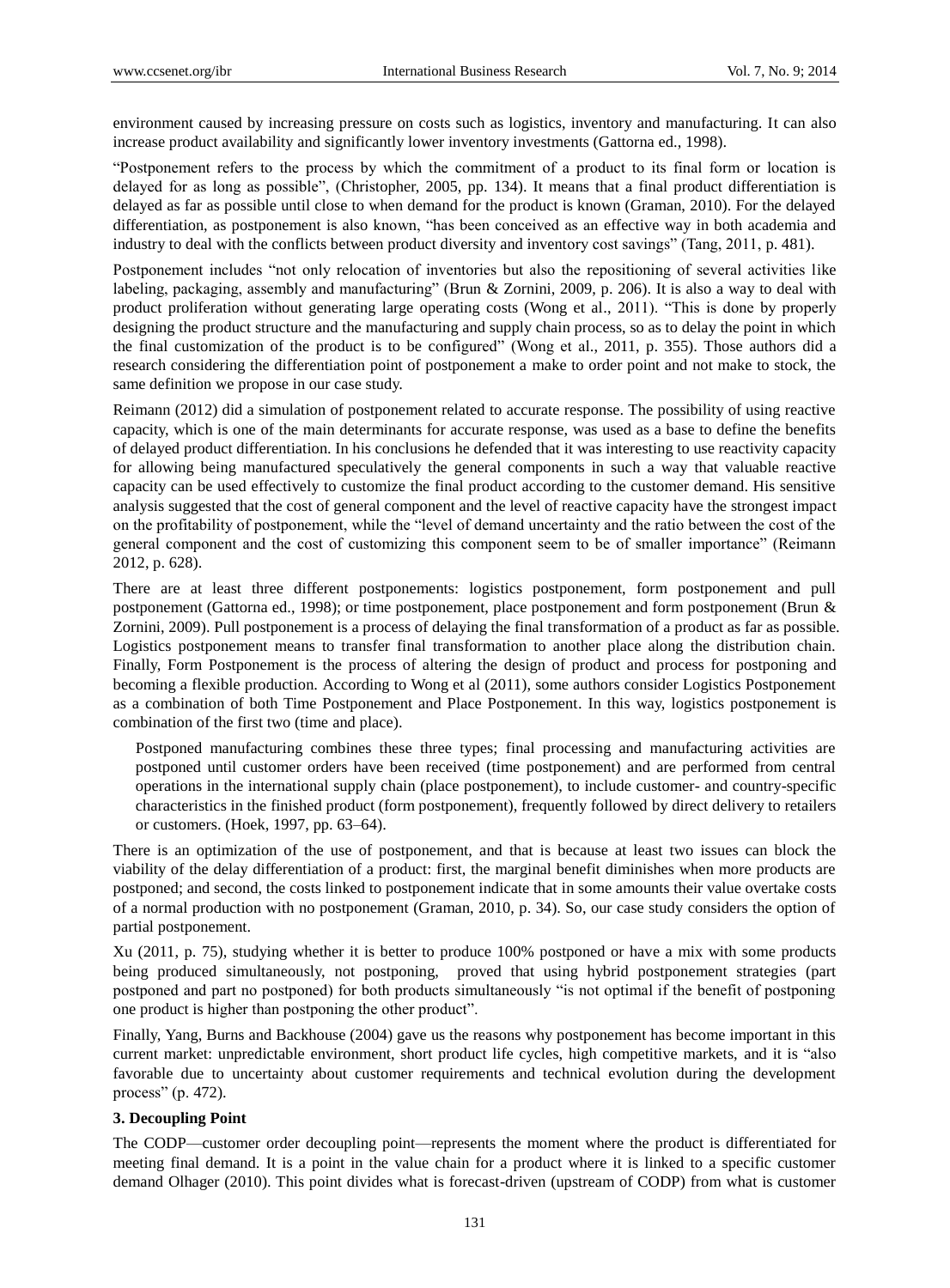order-driven (downstream CODP). As we can see in the following graph, make-to-order, make-to-stock, assemble-to-order and engineer-to-order have a decoupling point in different moments of a line of production Olhager (2010)



Figure 1. CODP (customer order decoupling point)

Source: Olhager (2010).

Romme (apud Donk 2001, pp. 298) defines decoupling point as "the point that indicates how deeply the customer order penetrates into the goods flow". Sun (2008) affirms that DP is the boundary between MTO and MTS. For Donk (2001) Decoupling point is important for at least three points: it separates demand-driven to forecast-driven, it is the main stock for where delivery to customers is made and upstream activities can be optimized once they are separated from irregular demand effect.

Donk cited different structures for CODP than those used by Olhager (2010). He considered 5 types: make to local stock, make to stock, make to order, assemble to order and purchase and make to order. The table below was the base for classifying into those five options.

Table 1. Determinants of the decoupling point

| Product and market characteristics | Process and stock characteristics                           |
|------------------------------------|-------------------------------------------------------------|
| Required delivery reliability      | Lead times and costs of steps in the (primary) process      |
| Required delivery time             | Controllability of manufacturing and procurement            |
| Predictability of demand           | Costs of stock-holding and value added between stock points |
| Specificity of demand              | Risk of obsolescence                                        |

Source: Donk (2001).

Researchers on Leagility try to create an appropriate Decoupling Point allowing postponement processes (Herer et al., 2002). For the same authors the postponement (pp. 221) needs "modifications in product and process designs as well as in organizational relationships". So they studied transshipment as an option for Leagility, replacing what they defined as postponement and decoupling point as being not practical. However, we do not agree that one (transshipment) can replace the other (postponement).

The optimal placement of the CODP, (following Hedenstierna & Ng, 2010), depends on the signal of the demand. Their findings indicate that the position of the CODP downstream allows for short-term fluctuations in demand to be immersed by the order, leading to a more stabilized production rate. The decoupling point as far as possible in the downstream makes "possible to filter out high-frequency variations in demand". By doing this, the system will reduce the pressure on the physical supply chain, "reducing the need for a safety stock or overtime". (Hendenstierna & Ng, 2010, p. 6). Bellow there is a figure showing what the CODP is.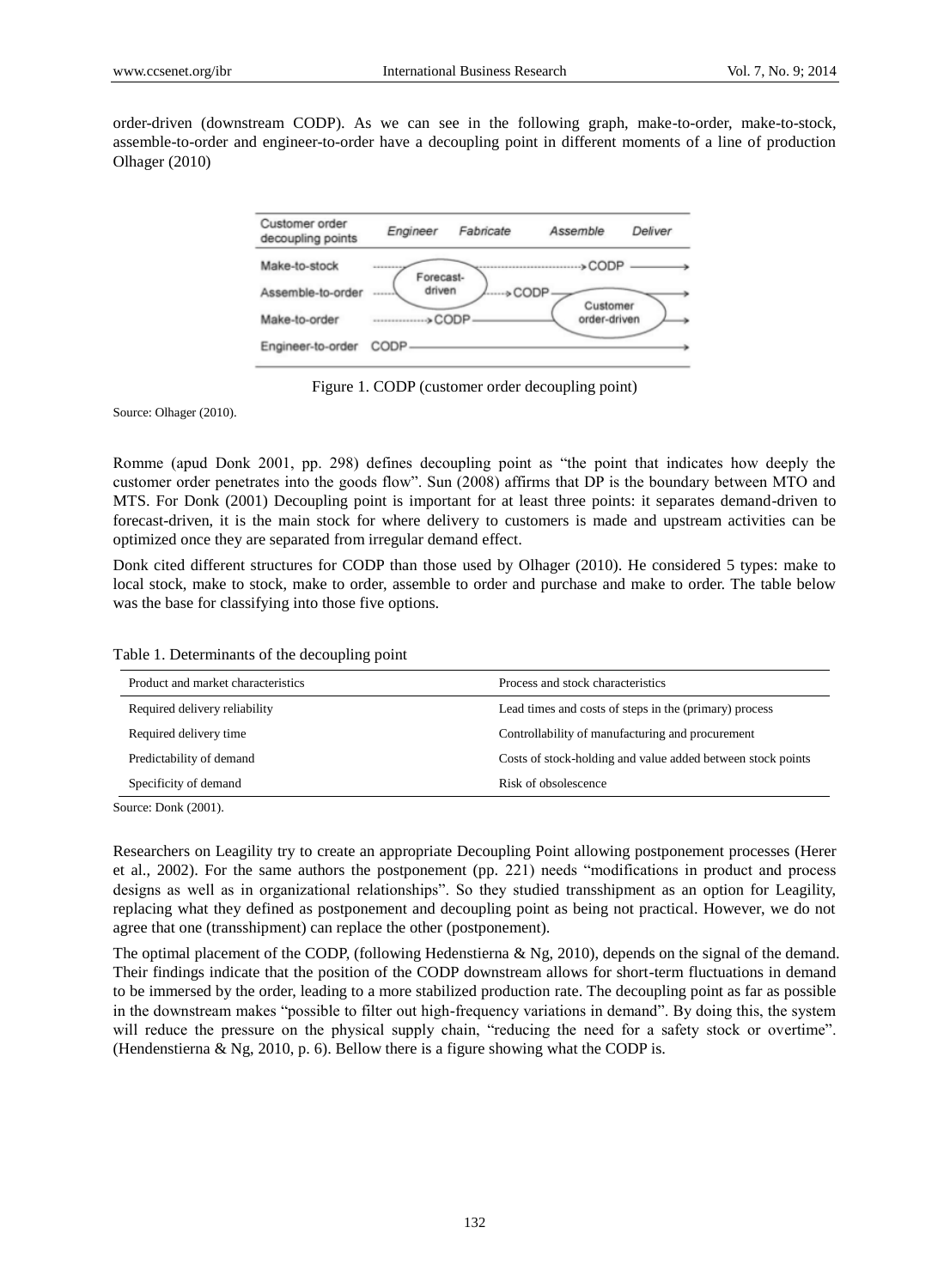

Figure 2. Decoupling point

Source: Xu (2007).

## **4. The Chilled Chain**

A chilled chain is a bunch of processes - production, chilling, warehousing, picking, transportation, final destination on displays of groceries and others – of particular products that must be kept during the entering process in a rigorous controlled temperature. During the primary chilling, meat temperatures, for example, must be reduced below 7°C. There, the meat will be submitted to a temperature of -15 $\degree$ C to -70 $\degree$ C during the first stage of the process until it achieves  $7^\circ$ C. To keep the shelf life of the product, for example, transportation must be between -1  $\mathbb C$  to 0.5  $\mathbb C$ . James (1996).

Chilled chain is worse to transport than frozen foods because temperatures below  $-18 \, \text{°C}$  have no serious quality or safety issues in cases of subtle losses of temperatures. Only products above  $-12 \, \text{°C}$  of temperature have been associated with an increase in bacterial counts and losses of quality, (Estrada-Flores apud Da-Wen Sun ed. 2006). Chilled cargo requires more energy than frozen cargos and needs to be faster because time spent is equal to progressive loss in quality. A frozen food allows companies to have a longer time frame and be beneficiated by a better use of cost and energy. (Estrada-Flores apud Da-Wen Sun ed. (2006).

Rodriguez, Amorrortu and Ivarez (2011, p. 73) affirm that "controlling the cold chain is a fundamental aspect for all companies in the food and health industries". Pre-cooked products, those through wich raw materials undergo a huge rate of manipulation and which in many cases the shelf life is extended, need a developed and rigorous cold chain. Following these authors there are lots of reasons why temperature operations diverge from what was planned: "the doors of the refrigeration unit remaining open for an excessive period of time, equipment fails to cool correctly due excessive amount of ice, […] failure of the temperature control's thermocouples […]".

Zanoni and Zanavella (2012, pp.735) made a research about optimization of energy use for frozen and chilling potatoes. They concluded something a little bit different than Strada-Flores. They wrote down that higher storage temperature "may be attractive in terms of setup and preservation costs, but, because of accelerated degradation of the product quality, the total cost increases". That conclusion was based on the fact that consumers in those markets are keen to pay more for fresher products. It is a premise that the company studied by us had also taken for introducing refrigerated products into its portfolio.

Raab, Petersen and Kreyenschmidt (2010) corroborate with Rodrigues Amorrortu and lvarez (2011) about the importance of controlling temperature and citing other causes for losing it. They affirm that "it is well known that temperature is the most important influencing factor on meat quality and safety" (pp. 271). They also show that incorrect handling, improper storage and transportation conditions correlated with temperature "leads to a reduction in shelf life" (p. 272). They also commented that studies in temperature indicators have been discussed exhaustively in recent years but implementation in the meat industry has only recently begun. Our researched company has technologies for controlling temperature such as sensor of cold transmitted by GPRS technology to a monitoring central, but it still needs to be improved for implementing refrigerated distribution.

It is not uncommon to have trucks loading without pre-cooler, a process through wich the cabin must pass to achieve the necessary temperature for a safe loading. So, the first products that are stored inside the compartment can be submitted to high variations of temperature. It is also not uncommon to have cars transporting frozen food with the Thermo King broken. even On holidays' it is also possible to have cars being loaded without separation of frozen and refrigerated products; those cars will spend all holiday waiting to be loaded for next day to be delivered to clients. Those points are here registered because all big companies in Brazil are not working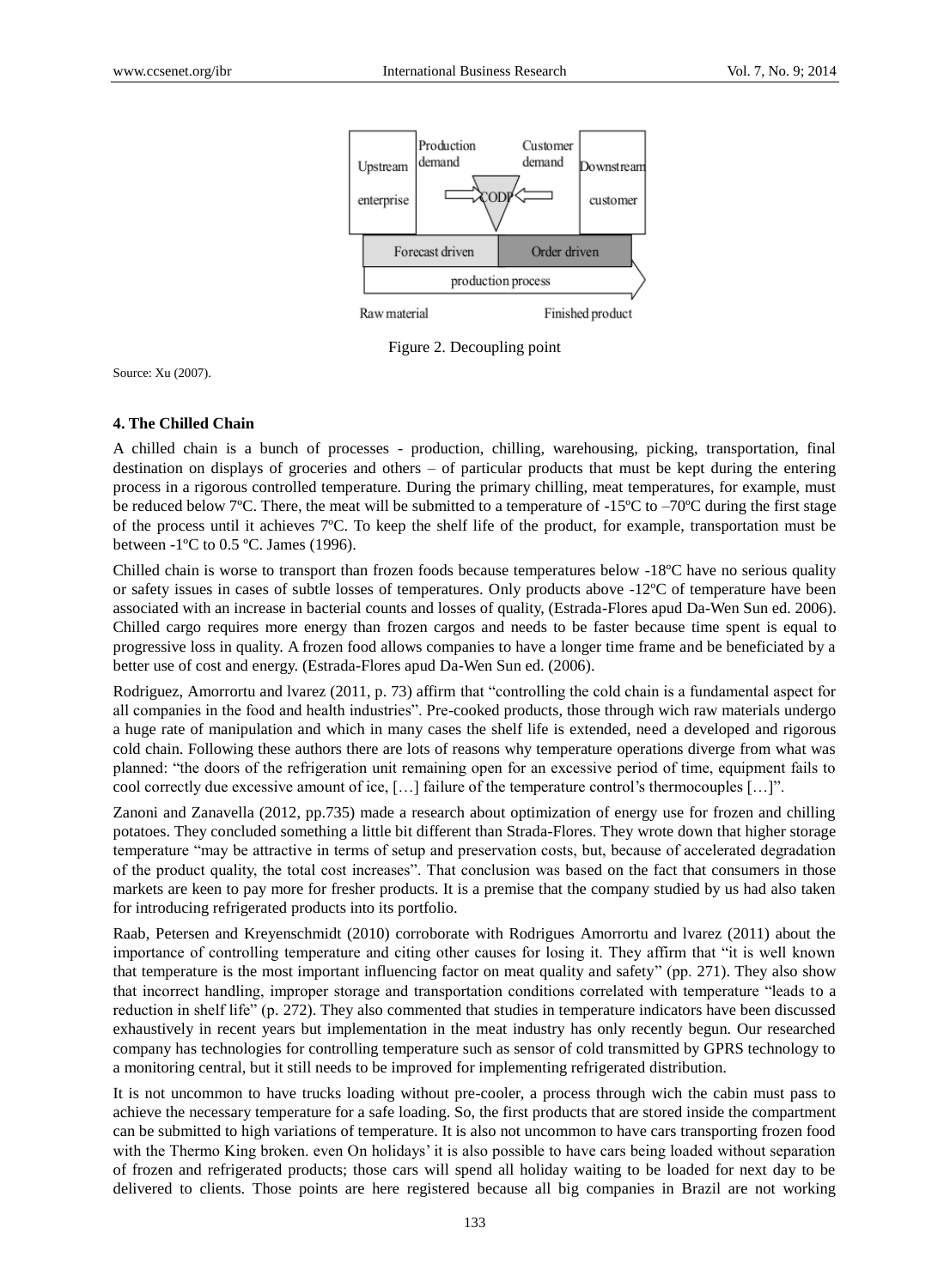properly in safety distribution conditions. It is elementary to fix this to be able to serve customers with safely refrigerated products, which are even worse than frozen foods in exigencies of keeping temperature.

Another important point is that in Brazil, unlike England and The USA, for instance, the frozen food of chicken is the main option at sales points. In England, refrigerated chicken represents more than 80% of sales. Maybe because of the difficulties of transport the frozen chicken that we related above and because some areas of Brazil, such as the Northeast and North, are far away from production areas, in Brazil the market is different and absolutely dominated by frozen chicken. It is important to say that refrigerated food has proved to be healthier than the frozen one.

## **5. The Case Study**

Brazil is the third biggest chicken producer in the world, following the USA and China and it is the main exporter, following by the USA. South Brazil and Center-West are the major producer regions. Both regions are also major producers of soya and corn, components of the chicken meal. However, the Brazilian main market is São Paulo, Rio de Janeiro and Minas Gerais, three states localized in the Southeast Brazil and the most profitable regionS for raw frozen chicken and cuts is the northeast region. So products from the main companies have to travel a considerable way by truck to be consumed.



Figure 3. Regions of Brazil

Source: Wikipedia (2013).

Big companies, for around 40 years exploring this market developed a huge system of production, exportation and sales in Brazil. However, the basis of those is frozen food with few offerings of chilled meat. The frozen chicken chain starts with hen's egg being imported from USA or Canada for being the "grandmother". Those grandmothers, from when they are 20 weeks old, produce eggs for 60 weeks. Their "puppies" follow the same process and at 20 weeks, with artificially insemination of fowl sperm, will produce eggs for 60 weeks.

Those eggs will stay for around 21 days in an incubation plant in general close to breeding farms. After creation, those fowls will finally be hatching and will be transported to a farm of growing and fattening. The rearing process will take around 36 to 42 days. Then those birds will be slaughtered and their meat will pass through the so called primary processing (carcass production). Most part of the plants are equipped to generate further processing, having as final product cuts of chicken such as feet, breast, leg quarters, leg boneless, wings and so on, all of them frozen.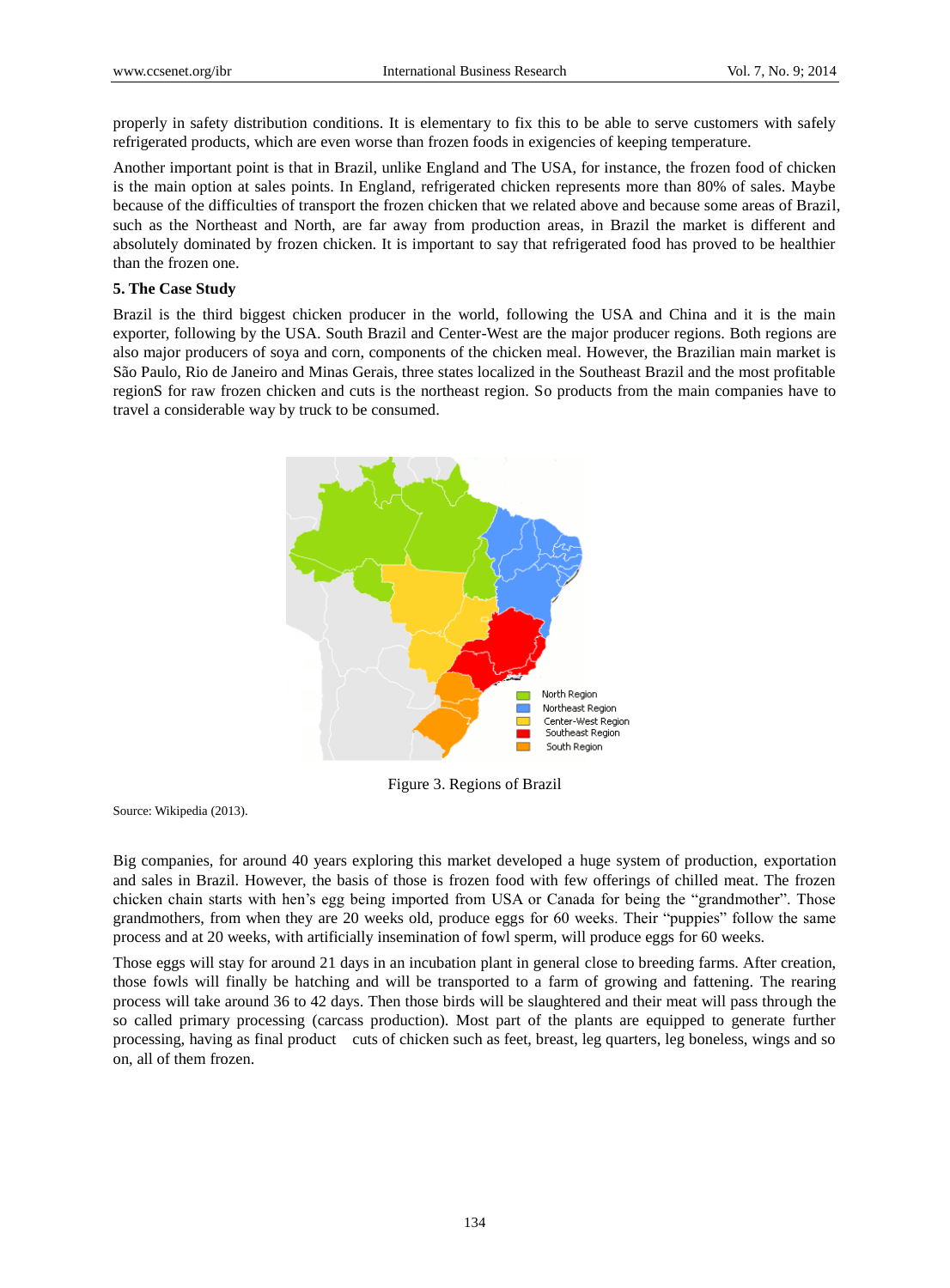

Figure 4. The flow of chicken production

Source: Case Study (2013).

The process in Brazil is not in synchrony and frozen stocks are very common. Those products are, in general, conducted until a consolidator and then they go to a regional distribution center, following the demand forecast and consensus meeting, a meeting with marketing, sales and operation of each big company, varying a little from each other, but that determines where to sell what was produced (specially the compulsory push sales one) and what to produce in pull demand plan. Most of the chicken parts are compulsorily produced because Brazil produces, for example, breast to export to Europe, and boneless leg to Japan and need to force sales of other parts of chicken in Brazil. Besides that, the frozen structures allow more time of stocks.



Figure 5. Distribution flow

Source: Case Study (2013).

The most important in this process is that sales force will sell only what is positioned into regional distribution centers and for chicken the most part of production is "Fordism" or a "Lean manufacturing" that pushes products into distribution systems with compulsory production. The frozen system is not working well, but it is enough to give a positive financial result for food distribution with food between from six months to two years of shelf life. The software of optimization of logistics of distribution is considering only minimum costs as objective function and it is affecting the possibility of enjoying new strategies. Production by order is something difficult to practice when there are those compulsory sales mentioned above.

An example of short shelf life food distribution is fresh milk. Below it is illustrated how fresh milk is produced in a city of Paraná, South Brazil and transported to São Paulo city, the main market where a contractor seller will pick up the shipment at a transshipment point, using small trucks and distribute it selling through bakery houses around the São Paulo metropolitan area. For the company studied the product is first sold and then it is produced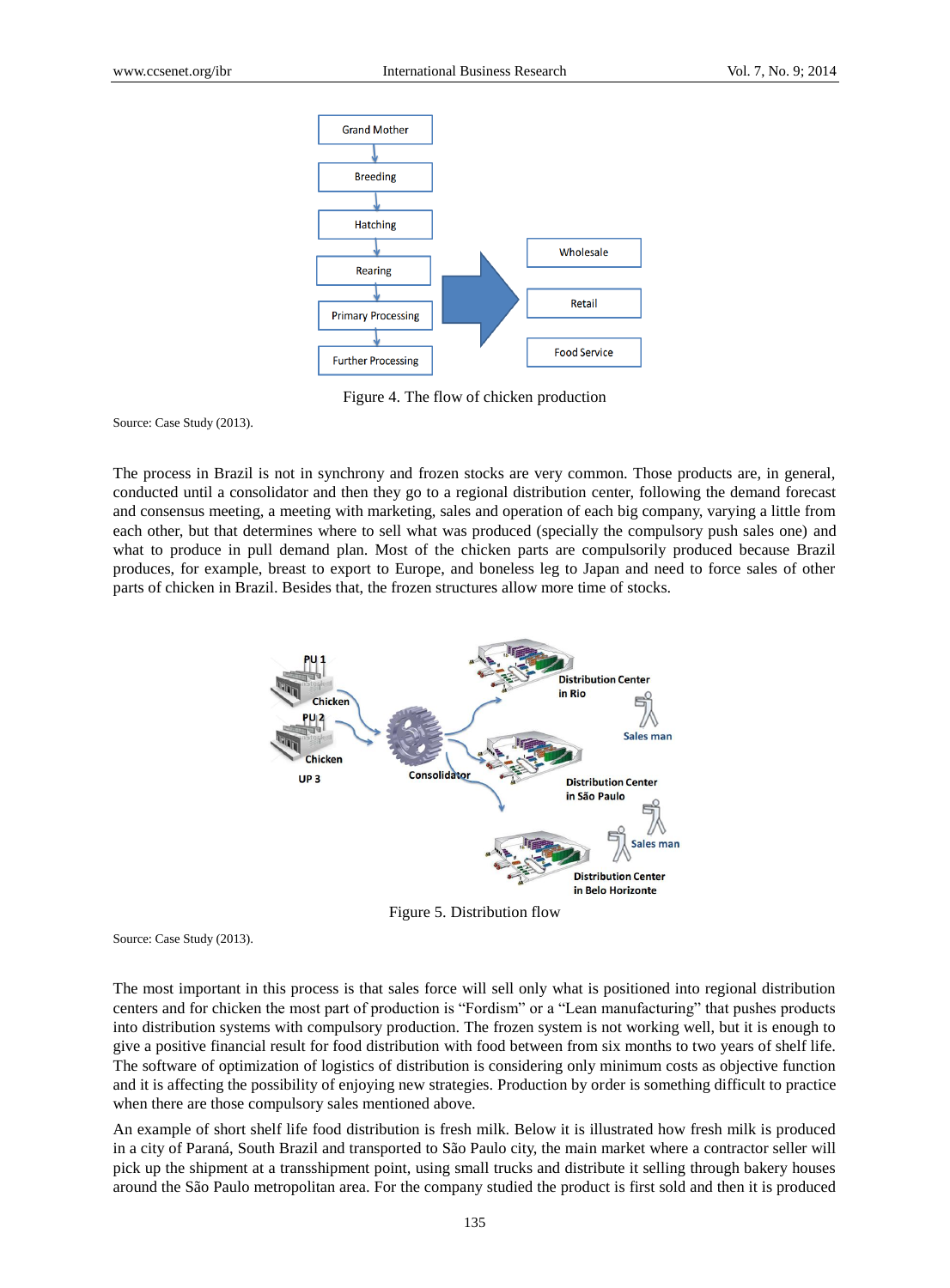in a make to order system. For the contractor seller, that buys productS from the industry, the sales will be simultaneously with the distribution because the product has a really small shelf life, of only 7 days.



Figure 6. Fresh milk sales cycle

Source: Case Study (2013).

The milk sales cycle starts with the contractor sellers calling the call center and ordering how many liters he will need for doing his clients routes. The process will be transmitted to a central that will process and consolidate the order until 11h30 am and then will transfer this order to the industry that will produce only what was ordered. The next figure shows the flow of distribution. It will be produced in Paraná, then fresh milk will pass through a transshipment and will be sold by a contractor seller to bakeries.



Figure 7. Fresh milk distribution

Source: Case Study (2013).

#### *5.1 Methodology*

The article was created from a bibliographic review of cold chain distribution and warehousing, leagile techniques and Brazilian chicken market. What was researched were models that could be given as examples to improve decisions of Brazilian company executives of how to deliver and sell cold chicken. This company is one of the main exporters of chicken in the world. After a rigorous article selection, it generated a presentation that was made to executives of that company about leagile techniques. They, then, conceived investigating the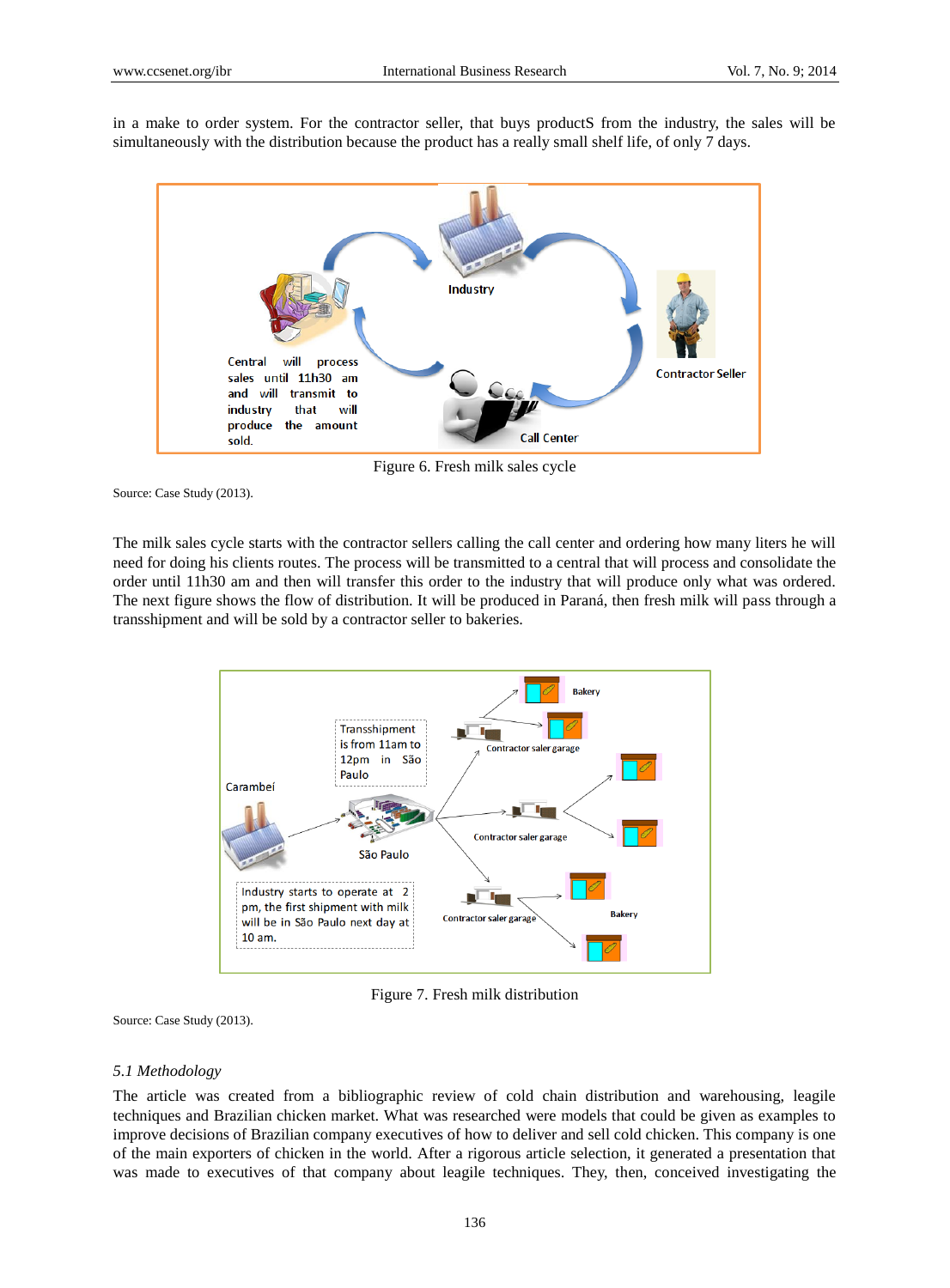possibility of introducing such services.

The second part of the study was a big investigation whether it was possible and viable to implement those industrial changes. The research used a real industry as an example, collated all the struggle points and tried to find a way for making it possible to produce and delivery in postponement. As delimitation, this study has not done further simulations and it still needs some more specific practical investigation. The result, perhaps, reduced the path between theory and practice to the executives involved and, more importantle, it fulfilled the objective of coming up with a viable solution.

## *5.2 Results: The Proposed New Supply Chain for Chilled Chicken*

The cuts of chilled chicken have only 10 days of shelf life, but the whole chilled carcass with no giblets has 30 days. The idea, for being viable to produce and to sell chilled chicken, is to do the further process and transport the whole carcass or the cuts only when the whole chicken, breast, wings, feet and legs are ordered. The historical week demand will define the quantity of chicken that will be transformed into chilled chicken in the next demand and their carcass will be transferred to advanced centers of processing meat according to the client's orders.

Most clients in Brazil do not buy food with more than 33% of shelf advanced. It means that the whole chilled chicken must be sold and delivered until remaining 20 days of a shelf equal to 30 days. Once cut the time to be delivered to clients is 3 days. It means that the whole process must be well synchronized with order from clients and the lead time must be short. The model Leagile is the model proposed to guarantee the chicken production and commercialization.

Primary processes will continue to be compulsory, but a part of the carcass will be raw material for chilled chicken, being stored in an atmosphere modified place waiting for orders from commercial teams to produce the final cuts and deliver with less than 3 days. It is not enough to produce final cuts in a compulsory way because their shelf is short and the waste will be considerable. Commercial teams will do their route offering, between other products, chilled chicken, with the order processed through a system and initiating final differentiation (further process) after that. Between primary and further processing there will be a stock point characterizing the decoupling point and the postponement of further processing until order is known.



Figure 8. Leagile distribution

Source: Case Study (2013).

As the figure shows, a sales man who has a route with specific clients in his portfolio every week will have a goal to sell refrigerated food during that week. The animals that will be slaughtered will follow these initial goals; however, whole chickens will then be stored into a chamber of modified atmosphere waiting for the day before sales to be further processed. In case of the advance shelf, the whole chicken will be frozen if the legislation accepts that and will be sold as frozen food, minimizing wastes.

Those cold foods further processed will be transferred to distribution centers or transshipment points for, through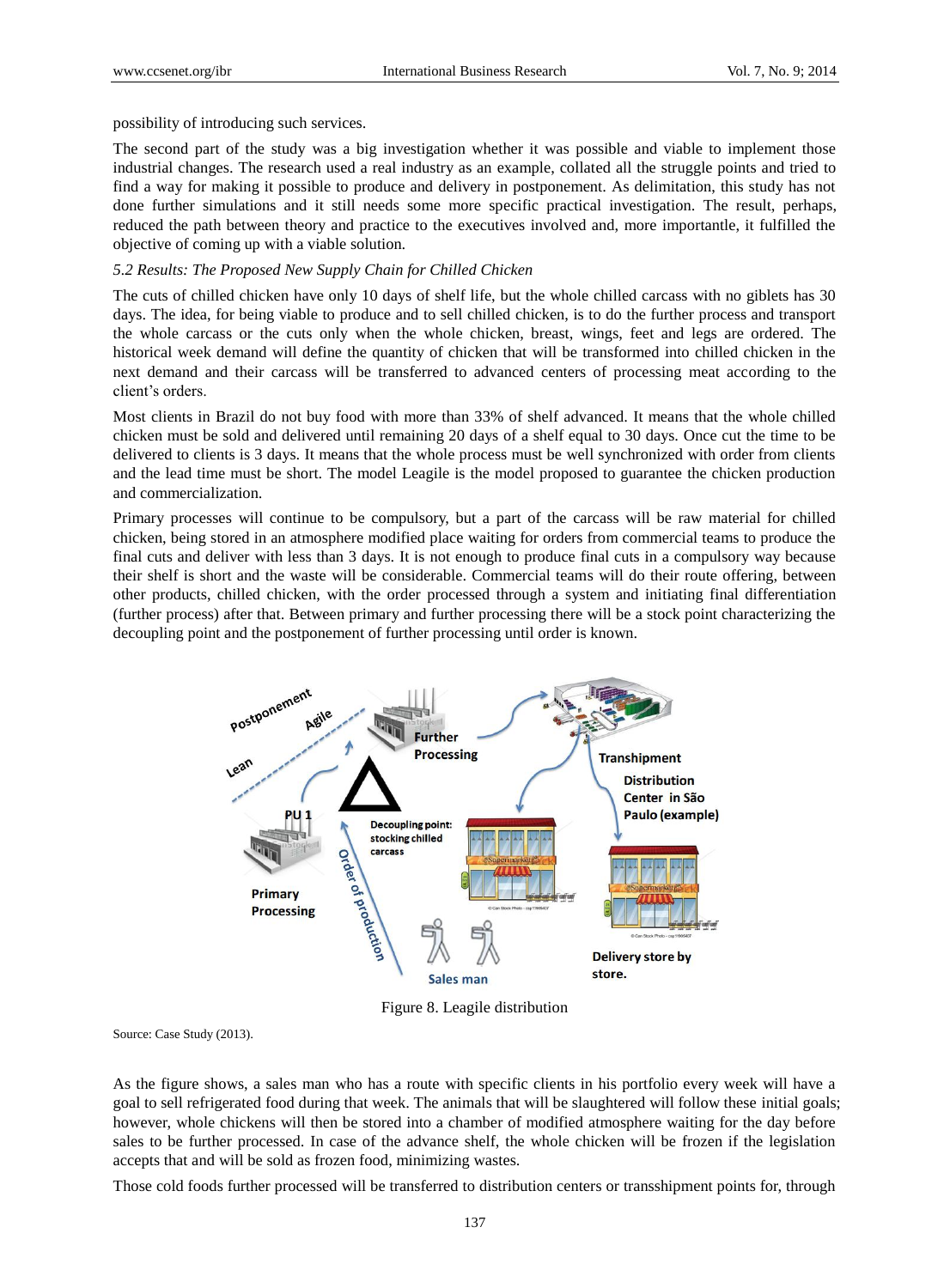cross docking, be delivered in a limited time of three days from further processing to clients shelf, remaining in average four days to be sold. During the entire process it is intended to develop RFID technologies for monitoring temperature during the entire product cycle.

## *5.3 Correlating Theory to Proposed Study*

A whole refrigerated chicken has 30 days of shelf according to Entrup (2005) if stored in a modified atmosphere. Cuts of chicken, as said before, have 7 days. The process from chicken raising and fattening to slaughtering is a make to stock process based on forecasting and planning. The process after stocking whole chickens is a make to order strategy based on real sales order. Between those two processes, it was introduced a stock point which was called earlier decoupling point.



Figure 9. Therory and practices

Source: Case Study (2013).

## **6. Conclusion**

It can be affirmed that this case study is possible to be implemented. However, there are lots of challenges to be overtaken. At first, the company studied has a low control of temperature and real time strategies for saving deterioration of products due to the decrease of temperature. Another point will be to prepare all production lines and put a stock point between first and further processing in factories. Nowadays it is a company's politics to not allow any stock in industries.

Another important point is that transshipment with cross docking is currently done by the company, but only from distribution centers to cross-docking points. It will be a challenge to do that departing from an industry to clients, even more because this industry can be far away from the main market. Cross-docking facilities, without passing through consolidators and distribution centers can be easily overwhelming or get low level of services. The agility necessary for that is something that will need to be developed.

It is a good resourse to have decoupling points and postponement in the food industry, once that they can give you less waste and can maximize shelf life conservation.

## **References**

Alessandro, B., & Marta, Z. (2009). Evaluation of product customization strategies through modularization and postponement. *International Journal of Production Economics, 120*(1), 205–220. http://dx.doi.org/10.1016/j.ijpe.2008.07.020

Biao, Y., Neil, D. B., & Chris, J. B. (2004). Postponement: a review and an integrated framework. *International*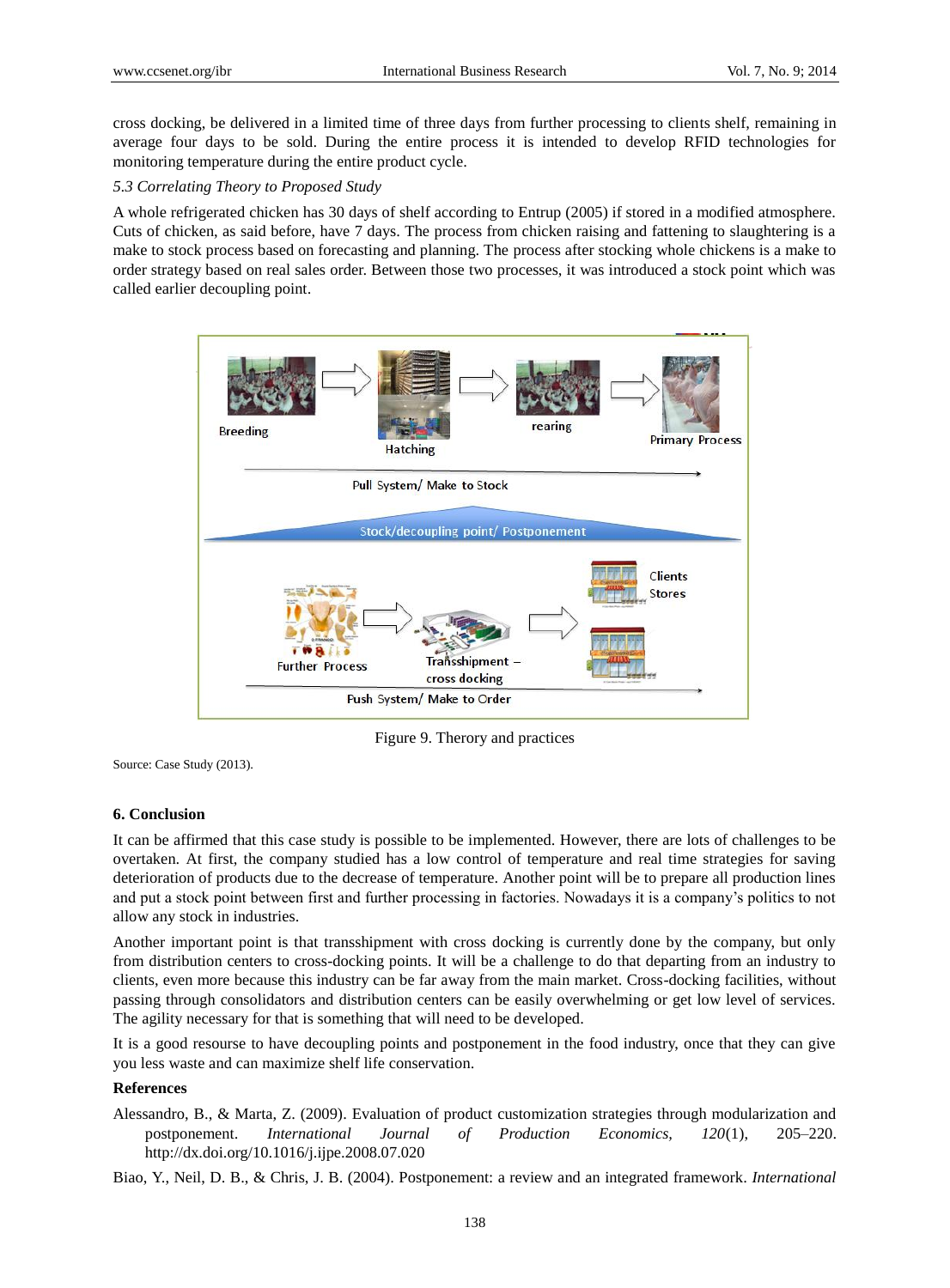*Journal of Operations & Production Management, 24*(5), 468–487. http://dx.doi.org/10.1108/01443570410532542

- Da-Wen, S. (2006). Handbook of Frozen Processing and Packaging. *Taylor & Francis, 1*, 227–242.
- Dirk Pieter, v. D. (2001). Make to stock or make to order: The decoupling point in the food processing industries. *International Journal of Production Economics, 69*(3), 297–306. http://dx.doi.org/10.1016/S0925-5273(00)00035-9
- Dong, T. (2011). Managing finished-goods inventory under capacitated delayed differentiation. *Omega, 39*(5), 481–492. http://dx.doi.org/10.1016/j.omega.2010.10.006
- Gregory, A. G. (2010). A partial-postponement decision cost model. *European Journal of Operational Research, 201*(1), 34–44. http://dx.doi.org/10.1016/j.ejor.2009.03.001
- Hartanto, W., Andrew, P., & Mohamed, N. (2011). Evaluation of postponement in the soluble coffee supply chain: A case study. *International Journal of Production Economics, 131*(1), 355–364. http://dx.doi.org/10.1016/j.ijpe.2010.08.015
- Hedenstierna, P., & Ng, A. H. C. (2010). *On the placement of the customer order decoupling point.* Supply Chain Management and Information Systems (SCMIS), 2010 8th International Conference. Retrieved from http://ieeexplore.ieee.org/xpl/login.jsp?tp=&arnumber=5681729&url=http%3A%2F%2Fieeexplore.ieee.org %2Fxpls%2Fabs\_all.jsp%3Farnumber%3D5681729
- James, S. (1996). The Chill Chain "from Carcass to Consumer. *Meat for the Consumer 42nd International Congress of MEAT Science and Technology, 43*(1), 203–216. http://www.ncbi.nlm.nih.gov/pubmed/22060652
- Jan, O. (2010). The role of the customer order decoupling point in production and supply chain management. *Computers in Industry, 61*(9), 863–868. http://dx.doi.org/10.1016/j.compind.2010.07.011
- John, G. (1998). *Strategic Supply Chain Alignment: Best practice in supply chain management*. GOWER, Hampshire, England.
- Marc, R. (2012). Accurate response by postponement. *European Journal of Operational Research, 220*(3), 619–628. http://dx.doi.org/10.1016/j.ejor.2012.02.022
- Martin, C. (2005). *Logistics & Supply Chain Management*. KING'S LYNN, London, Great Britain.
- Matias, L. E. (2005). Advanced Planning in Fresh Food Industries. *Physica-Verlag – Contributions to Management Science, 1*, 1–242.
- Remko, I. v. Hoek. (1999). Postponement and the reconfiguration challenge for food supply chains. *Supply Chain Management: An International Journal, 4*(1), 18–34. http://dx.doi.org/10.1108/13598549910255068
- Remko, v. H. (1997). Postponed manufacturing: a case study in the food supply chain. *Supply Chain Management: An International Journal, 2*(2), 63–75.
- Simone, Z., & Lucio, Z. (2011). Chilled or frozen? Decision strategies for sustainable food supply chains. *International Journal of Production Economics, 140*, 731–736.
- Sun, X. Y., Ji, P., Sun, L. Y., & Wang, Y. L. (2008). Positioning multiple decoupling points in a supply network. *International Journal of Production Economics, 113*(2), 943–956. http://dx.doi.org/10.1016/j.ijpe.2007.11.012
- Victoria, R., Itxaso, A., & Maria, J. A. (2011). *Tecnura, 15*(30), 71–81.
- Xin, X. (2011). *An application of postponement strategy in supply chain*. Natural Computation (ICNC), 2011 Seventh International Conference. Retrieved from http://ieeexplore.ieee.org/xpl/login.jsp?tp=&arnumber=6022108&url=http%3A%2F%2Fieeexplore.ieee.org %2Fxpls%2Fabs\_all.jsp%3Farnumber%3D6022108
- Xuan-guo, X. (2007). *Position of Customer Order Decoupling Point in Mass Customization.* Machine Learning and Cybernetics, International Conference Retrieved from http://ieeexplore.ieee.org/xpl/login.jsp?tp=&arnumber=4370159&url=http%3A%2F%2Fieeexplore.ieee.org %2Fxpls%2Fabs\_all.jsp%3Farnumber%3D4370159